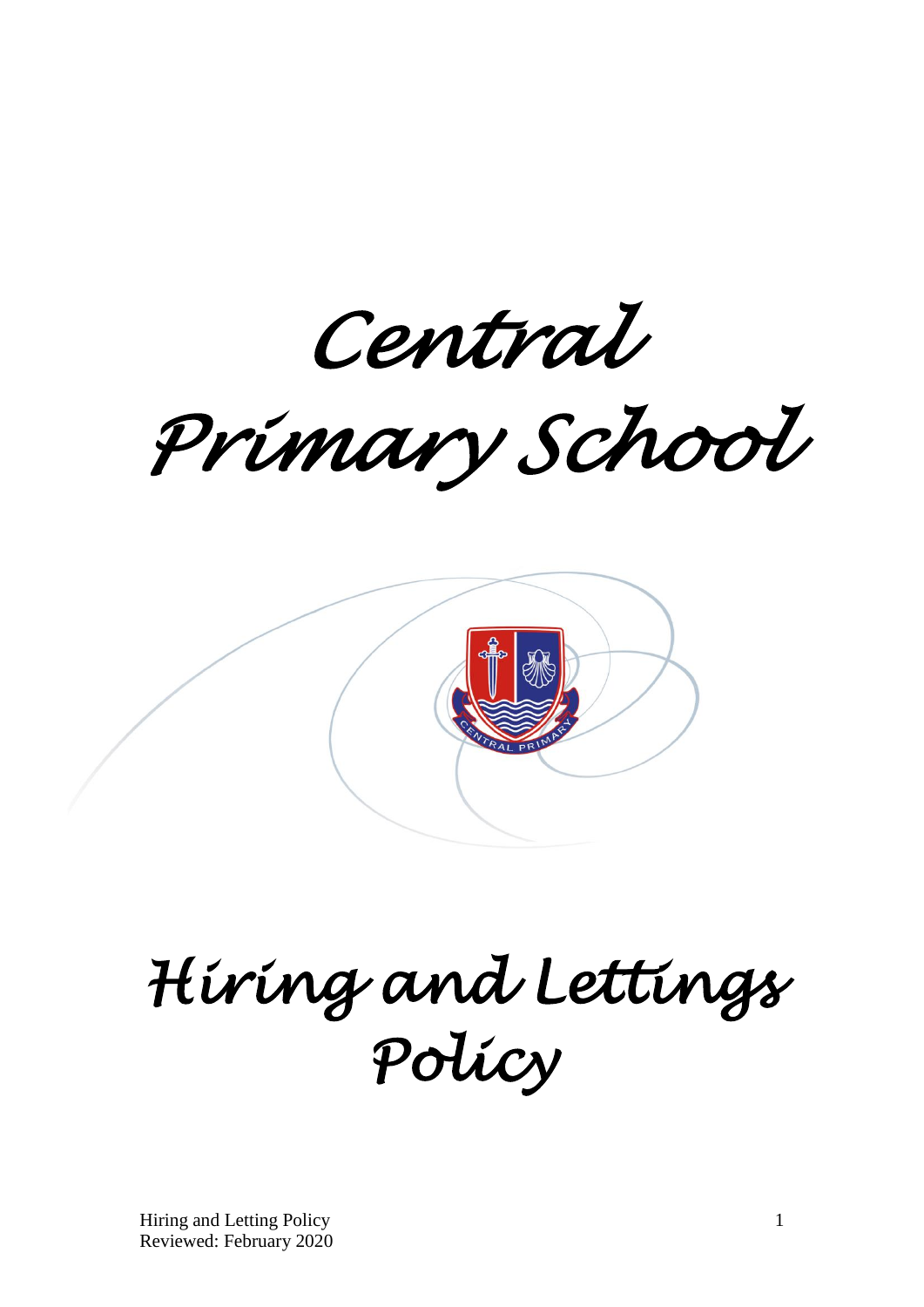# **Our Motto: Children are Central**

Central Primary School is a community school, and as such we feel our position should be at the heart of our community. Opening our school as a venue to support community groups, provide additional services and spaces within the community is one of the ways we can work with the community around our school. Hiring the spaces within the school also generates money to support the educational activities of the school, allowing the school to provide enrichment opportunities for our pupils.

#### **Aims**

- To support the community through the provision of spaces within which community groups can be run
- To support disadvantaged groups to access services, groups and venues
- To generate income to support the development of the school and benefit the education of the children of Central Primary

## **Hiring space within the school**

There are multiple spaces within the school. These can be hired individually for one off hires, or booked for longer term regular hires. The specifications of the spaces we have on offer are listed below:

#### **Main Hall**

This is a large open space. It has audio visual resources, access to piano and can be used for sports clubs or as a seated lecture room.

#### **Dining Hall**

This is a large open space. It can be used for sports clubs or as a seated lecture room. This space can also be presented for dining with 126 seats. There is a serving area from the kitchen that can be used for serving food. *Access to the kitchen is subject to additional costs and conditions.* 

#### **Classrooms**

We have 12 classrooms which can be hired which can be hired as individual rooms or as combinations. Each classroom is equipped with LED interactive screens, audio equipment and 2 white boards (suitable for dry wipe pens). Each room has 16 tables and 34 chairs (sizes can be matched to the group hiring).

#### **Community Room**

Our community room is a multi-purpose space. It has a dividing wall which can divide the room into two smaller spaces, and has access to a small kitchen area. The community room has access to audio visual equipment and sits 22 people in conference seating or lecture formats.

|  | Main Hall | Dining Hall | Classroom | Community<br>Room<br>(whole) | Communitv<br>Room<br>'Half) |
|--|-----------|-------------|-----------|------------------------------|-----------------------------|
|--|-----------|-------------|-----------|------------------------------|-----------------------------|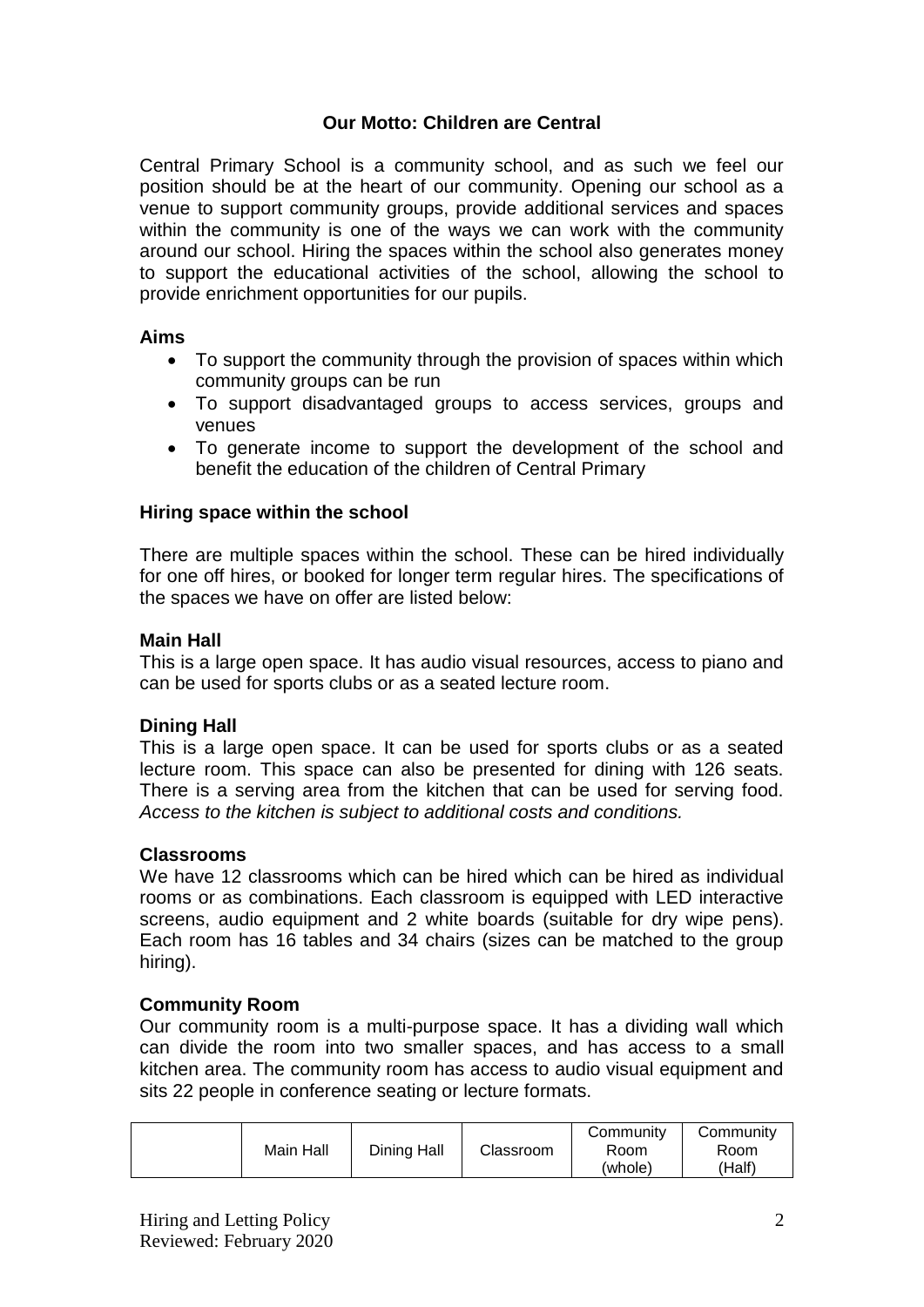| Cost per<br>Hour                                      | £22 | £21.50 | £18 | £24 | £14 |
|-------------------------------------------------------|-----|--------|-----|-----|-----|
| <b>Discount</b><br>for block<br>payment (3<br>months) | £21 | £20.50 | £17 | £23 | £13 |
| <b>Discount</b><br>for block<br>payment (6<br>months) | £20 | £19.50 | £16 | £22 | £12 |

#### **How to hire spaces within the school**

Enquires to the school can be made by phone on 01923 225129, via email at [admin@centralprimary.sch.uk](mailto:admin@centralprimary.sch.uk) or via the website.

The hiring of the school is managed by a team of caretakers who are on site during the hiring of the school and provide assistance to hirers as required.

## **Hiring Conditions**

Our school is committed to supporting the Government's Prevent Strategy: by following our safeguarding policy, we identify risk and work with local partners to prevent radicalisation and terrorism. We will not hire or let the school to any party, individual or group that we feel would be in conflict with our duty under the Prevent Strategy.

When considering the hire of the school the **governing body**, with advice from the head teacher, will:

- balance the desire to generate income against the desire to support "worthy" groups within the community
- agree the criteria to be used when deciding which groups are to be allowed to use the premises and consider requests for bookings against those criteria. *[These could include educational focus, charitable causes, benefit to the community, etc.]*
- groups hiring the premises should:
	- o Be of benefit to the local community/ school community
	- o Follow the schools policies and guidelines (i.e. alcohol should not be consumed on the school premises)
	- o Not bring the school into disrepute
	- o Not conflict with the school's ethos and values
	- o Consider the impact on the local community (e.g. noise, traffic etc.)
- take a positive approach to enhancing learning opportunities for the whole school community through promoting community use of the school
- ensure that use by external organisations does not degrade the standards of the facilities to the extent that they are no longer suitable for use by pupils